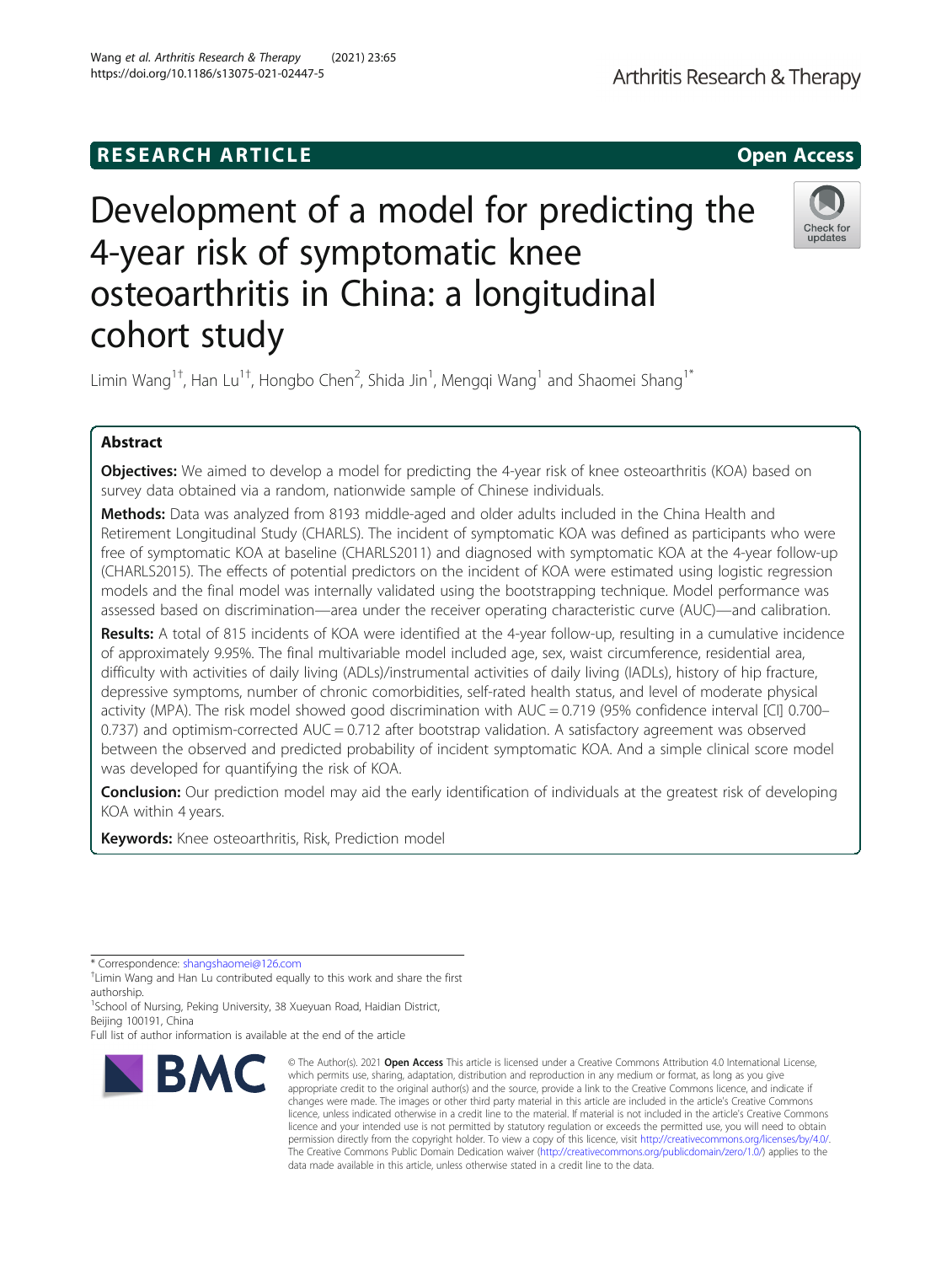# Background

Knee osteoarthritis (KOA) is among the most common chronic diseases leading to disability worldwide, carrying a substantial and increasing health burden  $[1, 2]$  $[1, 2]$  $[1, 2]$  $[1, 2]$ . The prevalence of symptomatic KOA and radiographic KOA in patients over 60 years of age ranges from 10.0 to 16.0% and 35.0 to 50.0% [[3](#page-11-0)–[7](#page-11-0)], respectively. Approximately 250 million people have KOA worldwide, with a twofold increased prevalence in men and a threefold increased prevalence in women in the USA over the past 20 years [\[5](#page-11-0)]; symptomatic KOA affects approximately 15.1 million individuals in the US population [\[8](#page-11-0)]. The estimated number of individuals over 60 years old suffering from symptomatic KOA reached 37.35 million in China [[9\]](#page-11-0). The years lived with disability (YLDs) caused by osteoarthritis ranked tenth in China in 2016 [\[10](#page-11-0)] and fourth in South Korea in 2015 [\[11](#page-11-0)]. Osteoarthritis had the fifth greatest relative increase in total YLDs from data of six Nordic countries from 1990 to 2015 [\[12](#page-11-0)]. KOA was the first leading among osteoarthritis, accounting for 87% YLDs of osteoarthritis [\[13\]](#page-11-0). The increasing prevalence of KOA has increased the socioeconomic burden for affected individuals and healthcare systems [\[14](#page-11-0)].

To date, there are no effective therapeutic strategies for KOA. Prediction models for KOA aim to synthesize multiple factors to comprehensively predict the incident risk and may allow for early detection and prevention [[15\]](#page-11-0). The Nottingham KOA model was an early model for the prediction of 12-year KOA risk in middle-aged adults, including easily obtainable factors such as age, sex, family history, body mass index (BMI), occupational risk, and history of knee injury  $[16]$  $[16]$ ; however, it was developed using data from only two communities in the UK, rather than a random sample of the general population, limiting its validity in other populations [\[17](#page-11-0)]. Several studies have developed prediction models based on genomic data [[18](#page-11-0)–[21](#page-11-0)] or radiographic/clinical biomarkers  $[22]$  $[22]$  such as hip  $\alpha$ -angle and spinal bone mineral density. However, use of these models is limited due to their high cost or complexity [[23\]](#page-11-0).

Primary risk factors for incident KOA include advanced age, female gender, overweight/obesity, knee injury, and smoking [[24](#page-11-0)–[27\]](#page-11-0). Smoking decreases the risk of KOA, while the other factors increase the risk. Although physical activity [\[28](#page-11-0), [29\]](#page-11-0), occupational factors [[24\]](#page-11-0), ethnicity, and genetics [[25\]](#page-11-0) have also been associated with the incidence and/or progression of KOA, previous studies have reported inconsistent results due to methodological differences. Other potential risk factors for the development of KOA include metabolic syndrome [[30](#page-11-0)–[32](#page-11-0)], waist circumference [\[33](#page-11-0)], and depressive symptoms [\[24,](#page-11-0) [34](#page-11-0)], although findings regarding these factors remain controversial. Previous studies have reported a dual association between osteoarthritis and certain comorbidities (e.g., hypertension, ischemic heart disease, diabetes) [[24](#page-11-0), [25](#page-11-0)], suggesting that these comorbidities can influence the incidence and progression of KOA. Existing risk models of KOA have failed to include these potential risk factors, and there are currently no models for predicting KOA risk in the Chinese population. In this study, we aimed to develop a model for predicting the 4-year risk of KOA based on survey data obtained via a random, nationwide sample of Chinese individuals. This model would consider the potential risk factors.

# **Methods**

# Study design and data source

The present retrospective cohort study relied on 4-year data from the China Health and Retirement Longitudinal Study (CHARLS)—a nationwide study among Chinese adults aged 45 years or older for whom the detailed cohort profile has been published [\[35](#page-11-0)]. The national baseline survey for the study was conducted between June 2011 and March 2012 (CHARLS2011), and 17,708 respondents across 150 counties/districts and 450 villages/resident committees were recruited using a multistage sampling strategy. The respondents are followed up every 2 years via face-to-face computerassisted personal interviews. Detailed information related to demographic background, socioeconomic status, biomedical findings, health status, and functioning was collected at baseline and at each follow-up using a structured questionnaire [[35](#page-11-0)]. Blood samples were also obtained at each time point. The present study included participants recruited in CHARLS2011 and re-examined in CHARLS2015.

# Participants

In this study, the unit of analysis was the person. Individuals who did not suffer from symptomatic KOA in CHARLS2011 and had complete diagnosis of symptomatic in CHARLS2015 were included. Participants who had no complete diagnosis of symptomatic KOA in CHARLS2011 or in CHARLS2015 were excluded. We also excluded those who had over 50% of predictive variables unavailable.

# **Outcomes**

The primary outcome was the incident of symptomatic KOA during the 4-year follow-up period, and the subject was the unit of analysis. In accordance with the definition utilized in a previous study [[36](#page-11-0)], symptomatic KOA was defined as both physician-diagnosed arthritis and the presence of concurrent pain in either knee joint. The incident of symptomatic KOA was defined as the participant being free of symptomatic KOA in CHARLS2011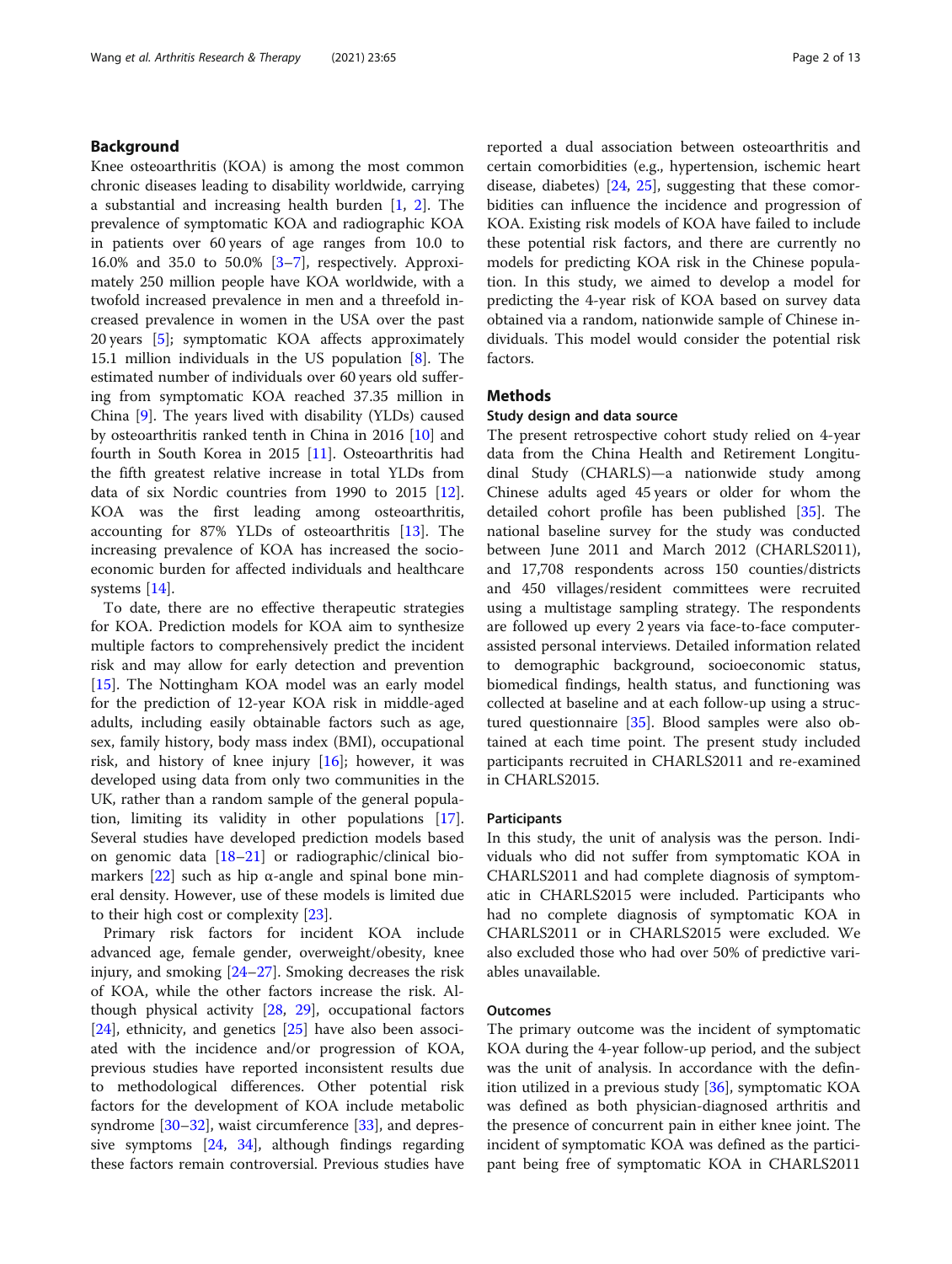and diagnosed with symptomatic KOA in CHARLS2015. The presence of pain in the knee joint was assessed based on responses to the following question: "Are you often troubled by pain in any part of your body?" If the participant answered in the affirmative, the following question was asked: "In what part of your body do you feel pain?"

# Predictor variables

In CHARLS2011, data related to demographic background, socioeconomic status, biomedical findings, and levels of blood biomarkers was extracted. We included the following risk factors highlighted in previous studies and imputed missing values when necessary. The demographic variables included gender, age (year), BMI (categorized as underweight  $\left[ < 18.5 \text{ kg/m}^2 \right]$ , normal [18.5–24.9 kg/m<sup>2</sup>], overweight [25.0–29.9 kg/m<sup>2</sup>], obese [ $\geq$ 30.0 kg/m<sup>2</sup>]), waist circumference (cm), and residential area (urban vs. rural). Waist circumference was categorized into four groups: < 85/80 cm, < 90/85 cm, < 95/90 cm, and  $\geq$  95/90 cm in men/women. The first group was referred to as the normal group and other three groups were referred to as central obesity based on the diagnosed criteria of central obesity recommended by the Department of Disease Control at the Ministry of Health [[37\]](#page-11-0). The behavior variable included smoking status and engagement in vigorous/moderate/light physical activity. The physical activity score was calculated by multiplying the code for the duration by the code for frequency during 1 week [[38](#page-11-0)]. According to physical activity score, the physical activity was divided into three levels (none, 0; low, 1–4; moderate-to-high,  $\geq$  5). Health-related variables included history of hip fracture, number of other diagnosed comorbidities, metabolic syndrome (MS) in accordance with Chinese Diabetes Society (CDS) criteria [[39\]](#page-11-0), depressive symptoms based on Center for Epidemiologic Studies Depression Scale (CESD-10) score [\[40](#page-11-0)], self-rated health status and self-reported difficulties with activities of daily living (ADLs) [[41\]](#page-11-0), or instrumental activities of daily living (IADLs) [[42\]](#page-11-0). The list of potential predictors is presented in Supplementary Box [1,](#page-10-0) along with detailed information related to how each predictor was assessed and the used tools.

# Statistical analysis Model structure

In CHARLS2011, physical activity measures were randomly available for 3684 participants, while blood samples were available for 11,847 participants. Hence, physical activity scores of vigorous/moderate/light physical activity and MS were the main predictors with missing values. The percentage of missing values across the predictors varied between 0.04 and 57% in this study. We assumed data were missing at random and imputed 50 datasets based on the multiple imputation by chained equations (MICE) procedure [\[43\]](#page-11-0). The MICE technique improved the data accuracy, as any reasons for missing data could be explained by the observed variables included in the imputation model. We included all the predictor variables in the MICE process, along with the diagnosis of symptomatic KOA in CHARLS2011 and in CHARLS2015, as this information provides a stronger correlation structure among covariates used as predictors in the imputation model. Continuous variables (including systolic blood pressure, diastolic blood pressure, triacylglycerol, HDL cholesterol, and fasting blood glucose) were imputed using linear regression, and binary and multiple categorical variables (including duration and frequency of physical activity, history of hip fracture, smoking behavior, self-rated health status, CESD-10 items, and ADL/IADLs items) were imputed using logit regression.

Descriptive statistics (means and standard deviations for continuous data, and counts and percentages for categorical data) were used to report key variables. Univariable and multivariable logistic regression analyses were used to establish a model for predicting the risk of KOA. All candidate variables were first evaluated via an unconditional univariable logistic regression analysis, and we then selected variables according to clinical value combined with statistical significance to conduct multivariable logistic regression analysis. In the multivariable logistic regression analysis, stepwise selection was combined with the Akaike information criterion (AIC) to determine the final model structure. The coefficients, odds ratios (ORs), and 95% CIs were estimated via 1000 replication bootstrapping to obtain stable and unbiased parameters [\[44](#page-12-0)]. We combined the estimates using Rubin's rules [[45](#page-12-0)].

# Internal validation

The multivariable models were internally validated using a bootstrap procedure (sampling with replacement for 1000 iterations) to assess bias-corrected estimates of predictive ability.

# Model performance

We assessed the predictive performance of the final model using calibration and discrimination measures. Discrimination refers to the ability to distinguish patients experiencing an event from those not experiencing the event and was quantified based on the area under the receiver operating characteristic curve (AUC) in this study. Calibration refers to how closely the predicted risk corresponds with the observed risk and was assessed visually using calibration plots.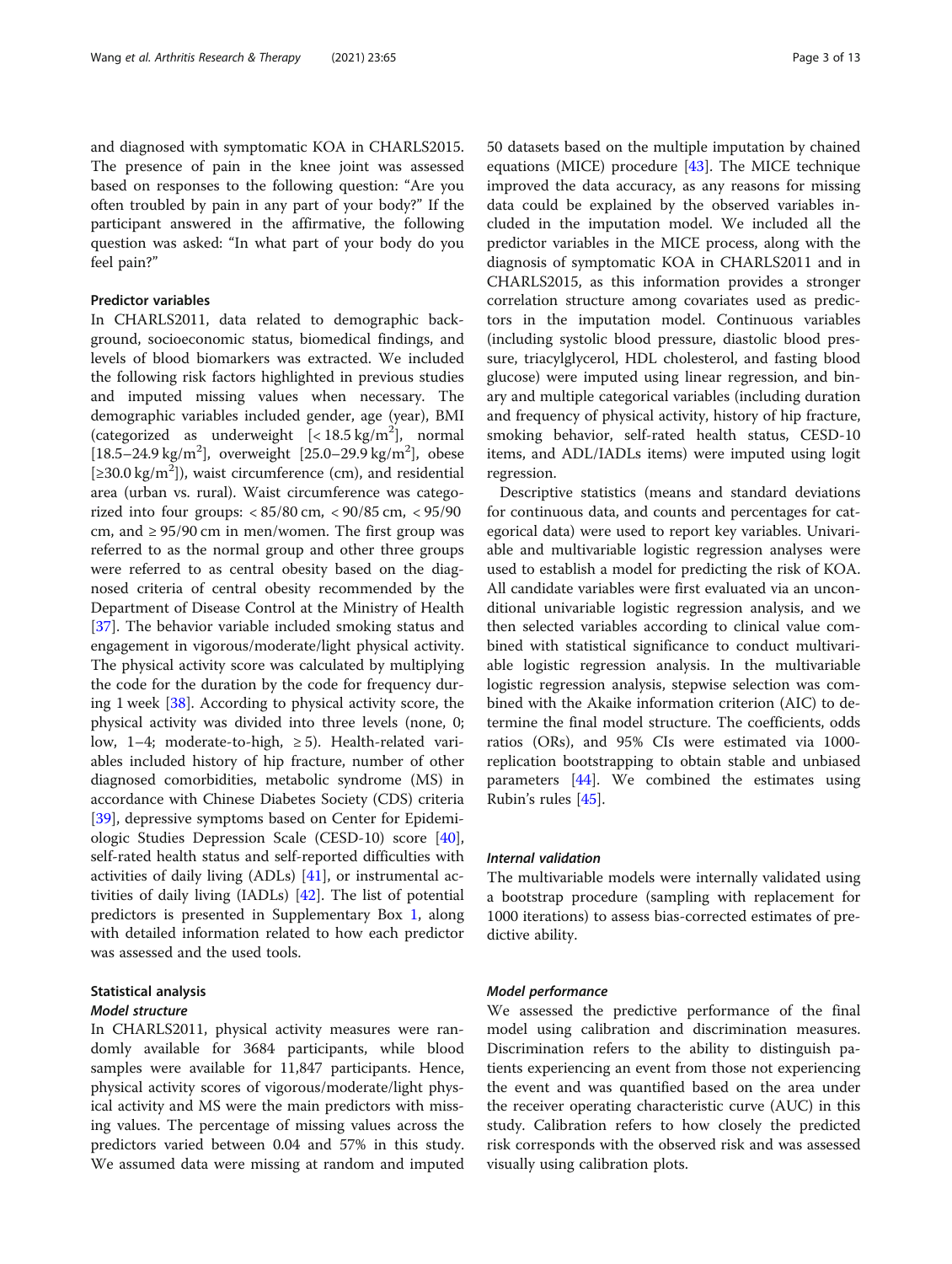# Clinical scoring tool

We developed a points-based risk-scoring tool based on the final model for easy clinical use—a widely utilized method of clinical scoring [\[23\]](#page-11-0). This clinical risk prediction tool can be used to identify individuals who are at high risk of developing KOA during the following 4 years. Continuous factors were categorized based on the results of meta-analyses and clinical practice guidelines. Scores for categorical variables were determined by multiplying the β coefficients (log odds) in the multivariable logistic regression model by ten and rounding off decimal place. The total score was calculated by summing the scores of all variables. Sensitivity, specificity, and the AUC were calculated at different cut-off values, and the maximal Youden index was used to identify the optimal cut-off point [\[46](#page-12-0)]. The Youden index was calculated as follows: sensitivity + specificity  $-1$ .

The present study was conducted in accordance with the Transparent Reporting of a Multivariable Prediction Model for Individual Prognosis or Diagnosis (TRIPOD) guidelines for model development and reporting. All analyses were performed using STATA version 15.1 (STATA Corporation, College Station, TX) and R version 3.6.3 (R Foundation for Statistical Computing, Vienna, Austria). All statistical tests were two-sided and P values of < 0.05 were considered statistically significant.

#### Ethics statement

Given that the present study is a secondary analysis of publicly available CHARLS data, the Medical Ethics Board Committee of Peking University granted the study an exemption from review.

# Results

In CHARLS2011, physical activity measures were available for 3684 participants, while blood samples were available for 11,847 participants. Complete KOA data were available in CHARLS2011 and CHARLS2015 for 9204 of these participants. Seven participants were excluded because they declined to undergo body measurements assessments, rendering over 50% of participant's variables (including measurements of weight, height, waist circumference, assessments of depressive symptoms, physical activity, ADLs/IADLs, or the blood biomarkers) inaccessible. Among them, one patient was diagnosed with KOA in 2011, and one developed KOA in 2015. Among the remaining 9197 participants, an additional 1004 were excluded because they were diagnosed with KOA at baseline (CHARLS2011). Thus, data from a total of 8193 patients were included when developing the model. Among the 8193 included participants, 815 developed symptomatic KOA in the following 4 years. The overall 4-year cumulative incidence of symptomatic KOA was 9.95%, with 7.62% and 13.77% in males and females respectively.

The mean age was 58.82 years (standard deviation  $(SD) \pm 9.01$  years), and 4251 patients were female (51.89%). At baseline, 23.31% participants had difficulty with ADLs/IADLs, while 17.08% were diagnosed with metabolic syndrome, and 44.66% reported one or two chronic comorbidities. A history of hip fracture was reported by 252 (3.08%) participants. Other baseline characteristics are summarized in Table [1](#page-4-0), along with the number of missing values for each variable.

### Univariable and multivariable analysis

Table [2](#page-6-0) shows the results of the univariable and multivariable analysis based on the imputed datasets. In the univariable analysis, age was identified as a risk factor for KOA, with the biggest difference occurring between the 60–64 and 65–69 age groups. Female sex, rural residence, history of hip fracture, ADL/IADL difficulty, severe depressive symptoms, more chronic comorbidities, poor health status, and higher levels of moderate physical activity (MPA) were significantly associated with an increased risk of developing KOA (all P values  $\leq$  0.01), while smoking was significantly associated with a decreased risk of developing KOA ( $P \le 0.01$ ). Although high BMI/waist circumference and metabolic syndrome were also positively associated with the incidence of KOA, these associations were not significant (all P values > 0.05). Considering the important effects of metabolism and vigorous physical activity on the incident of KOA, we included metabolic syndrome and level of vigorous physical activity (VPA) in the multivariable logistic model, although the significance was not significant. As the clinical values of BMI and waist circumference are comparable, we selected waist circumference into the multivariable logistic regression given the relatively smaller *P* values.

The final prediction model included ten variables: age, sex, waist circumference, residential area, ADLs/IADLs difficulty, history of hip fracture, depressive symptoms, number of chronic comorbidities, health status, and level of MPA.

#### Model performance

The discrimination and calibration curves for the model are shown as Fig. [1](#page-8-0)a and b, respectively. The final prediction model achieved acceptable discrimination, AUC =  $0.719$  (95% CI, 0.700–0.737), with optimism = 0.007 and bias-corrected  $AUC = 0.712$  after bootstrap validation. The apparent observed line was quite close to the ideal line, while the bias-corrected line was slightly further from the ideal line than the observed line after the bootstrap procedure.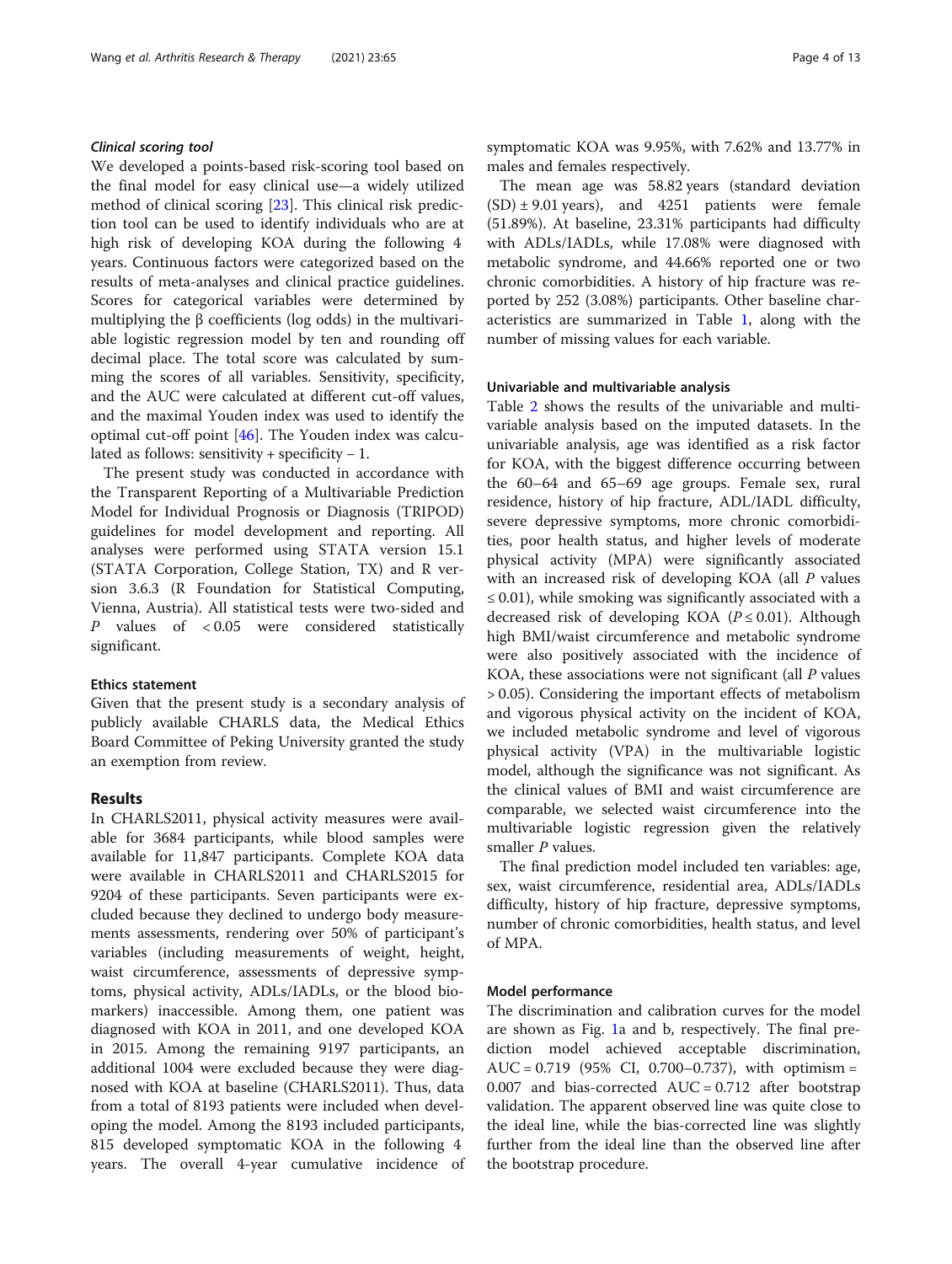<span id="page-4-0"></span>Table 1 Baseline characteristics and outcomes of the study cohort summarized by their count and fraction (N (%)) for categorical or the mean and standard deviation for continuous variables, respectively

| <b>Characteristics</b>            | Number of imputed<br>data points | Total<br>$(N = 8193)$ | No symptomatic KOA<br>$(N = 7378)$ | Symptomatic KOA<br>$(N = 815)$ | P      |
|-----------------------------------|----------------------------------|-----------------------|------------------------------------|--------------------------------|--------|
| Age, mean (SD) years              | 0                                | 58.82 (9.01)          | 58.73 (9.06)                       | 59.60 (8.45)                   | < 0.01 |
| Sex                               | $\mathbf 0$                      |                       |                                    |                                | < 0.01 |
| Male                              |                                  | 3942 (48.11)          | 3664 (49.66)                       | 278 (34.11)                    |        |
| Female                            |                                  | 4251 (51.89)          | 3714 (50.34)                       | 537 (65.89)                    |        |
| BMI, mean (SD) kg/m <sup>2</sup>  | $\mathbf 0$                      | 23.46 (3.49)          | 23.44 (3.47)                       | 23.47 (3.48)                   | 0.805  |
| Waist circumference, mean (SD) cm | $\mathbf 0$                      | 85.31 (9.58)          | 85.34 (9.54)                       | 85.12 (9.56)                   | 0.521  |
| Residence area                    | $\mathbf 0$                      |                       |                                    |                                | < 0.01 |
| Rural, %                          |                                  | 5406 (65.98)          | 4816 (65.28)                       | 590 (72.39)                    |        |
| Urban, %                          |                                  | 2787 (34.02)          | 2562 (34.72)                       | 225 (27.61)                    |        |
| Smoke behavior                    | 40                               |                       |                                    |                                | < 0.01 |
| No smoking, %                     |                                  | 4945 (60.36)          | 4374 (59.28)                       | 571 (70.06)                    |        |
| Ex-smoking, %                     |                                  | 687 (8.39)            | 624 (8.46)                         | 63 (7.73)                      |        |
| Current smoking, %                |                                  | 2561 (31.26)          | 2380 (32.26)                       | 181 (22.21)                    |        |
| ADL/IADL difficulty               | 16                               |                       |                                    |                                | < 0.01 |
| No, %                             |                                  | 6283 (76.69)          | 5787 (78.44)                       | 496 (60.86)                    |        |
| Yes, %                            |                                  | 1910 (23.31)          | 1591 (21.56)                       | 319 (39.14)                    |        |
| MS                                | 1312                             |                       |                                    |                                | 0.708  |
| No, %                             |                                  | 6794 (82.92)          | 6122 (82.98)                       | 672 (82.45)                    |        |
| Yes, %                            |                                  | 1399 (17.08)          | 1256 (17.02)                       | 143 (17.55)                    |        |
| Hip fracture                      | 72                               |                       |                                    |                                | < 0.01 |
| No, %                             |                                  | 7941 (96.92)          | 7167 (97.14)                       | 774 (94.97)                    |        |
| Yes, %                            |                                  | 252 (3.08)            | 211 (2.86)                         | 41 (5.03)                      |        |
| Depression                        | 1427                             |                       |                                    |                                | < 0.01 |
| No, %                             |                                  | 6132 (74.84)          | 5702 (77.28)                       | 430 (52.76)                    |        |
| Mild, %                           |                                  | 1896 (23.14)          | 1561 (21.16)                       | 335 (41.1)                     |        |
| Moderate-to-severe, %             |                                  | 165 (2.01)            | 115 (1.56)                         | 50 (6.13)                      |        |
| Comorbidities                     | $\mathbf 0$                      |                       |                                    |                                | < 0.01 |
| None, %                           |                                  | 3778 (46.11)          | 3498 (47.41)                       | 280 (34.36)                    |        |
| $1 - 2, %$                        |                                  | 3659 (44.66)          | 3253 (44.09)                       | 406 (49.82)                    |        |
| $\geq$ 3, %                       |                                  | 756 (9.23)            | 627 (8.5)                          | 129 (15.83)                    |        |
| Health status                     | 3                                |                       |                                    |                                | < 0.01 |
| Very good, %                      |                                  | 289 (3.53)            | 278 (3.77)                         | 8 (0.98)                       |        |
| Good, %                           |                                  | 1075 (13.12)          | 1037 (14.06)                       | 38 (4.66)                      |        |
| Fair, %                           |                                  | 2752 (33.59)          | 2538 (34.4)                        | 214 (26.26)                    |        |
| Poor, %                           |                                  | 2957 (36.09)          | 2607 (35.33)                       | 350 (42.94)                    |        |
| Very poor, %                      |                                  | 1120 (13.67)          | 915 (12.4)                         | 205 (25.15)                    |        |
| Physical Activity Score           |                                  |                       |                                    |                                |        |
| VPA score                         | 4743                             |                       |                                    |                                | 0.507  |
| No PA, %                          |                                  | 4942 (60.32)          | 4462 (60.48)                       | 480 (58.9)                     |        |
| Low level, %                      |                                  | 590 (7.20)            | 524 (7.1)                          | 66 (8.1)                       |        |
| Middle-to-high level, %           |                                  | 2661 (32.48)          | 2392 (32.42)                       | 269 (33.01)                    |        |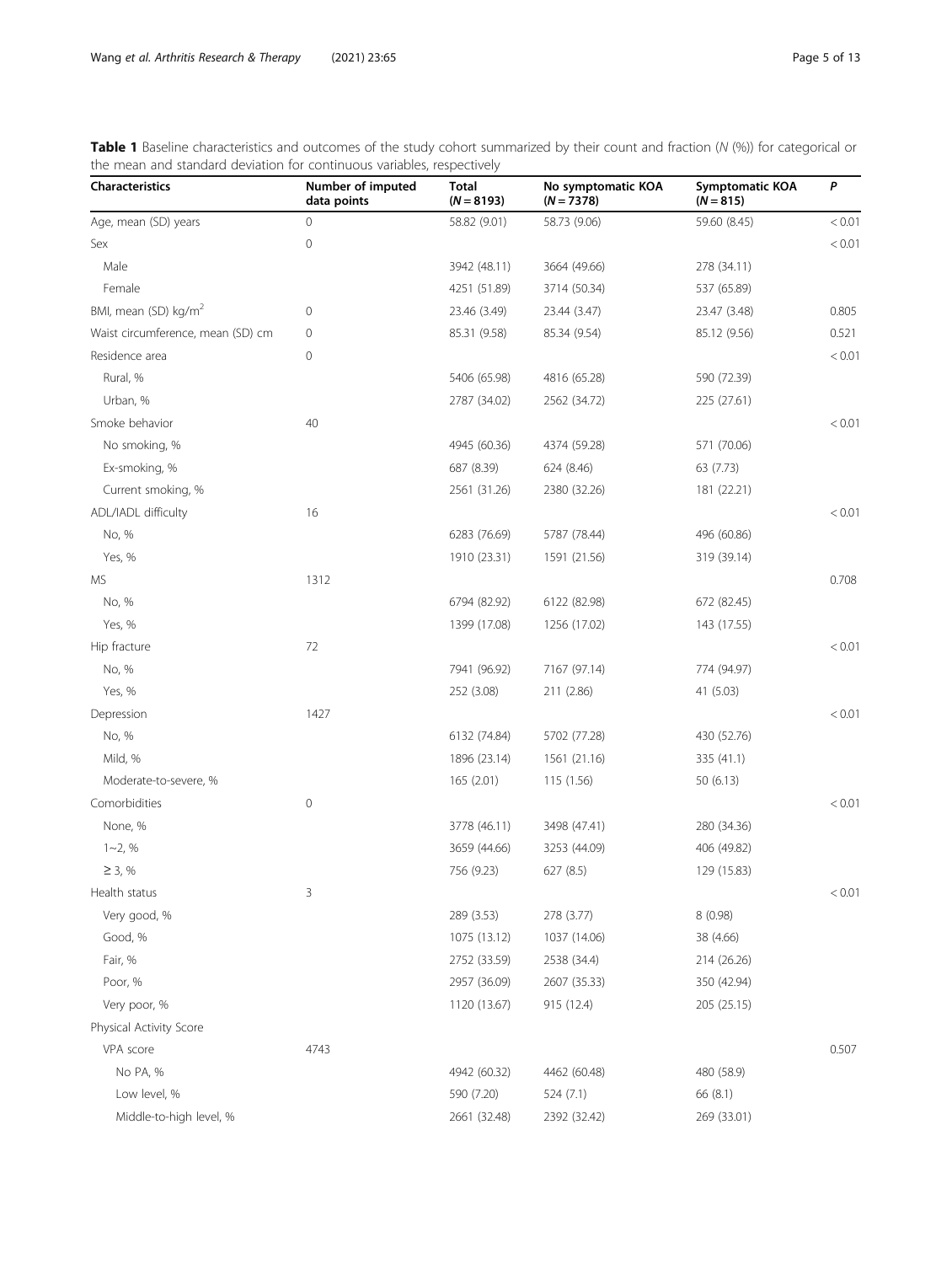| Table 1 Baseline characteristics and outcomes of the study cohort summarized by their count and fraction (N (%)) for categorical or |  |  |  |
|-------------------------------------------------------------------------------------------------------------------------------------|--|--|--|
| the mean and standard deviation for continuous variables, respectively (Continued)                                                  |  |  |  |

| <b>Characteristics</b>  | Number of imputed<br>data points | <b>Total</b><br>$(N = 8193)$ | No symptomatic KOA<br>$(N = 7378)$ | <b>Symptomatic KOA</b><br>$(N = 815)$ | P      |
|-------------------------|----------------------------------|------------------------------|------------------------------------|---------------------------------------|--------|
| MPA score               | 4750                             |                              |                                    |                                       | < 0.01 |
| No PA, %                |                                  | 3192 (38.96)                 | 2914 (39.5)                        | 278 (34.11)                           |        |
| Low level, %            |                                  | 891 (10.88)                  | 798 (10.82)                        | 93 (11.41)                            |        |
| Middle-to-high level, % |                                  | 4110 (50.16)                 | 3666 (49.69)                       | 444 (54.48)                           |        |
| I PA score              | 4751                             |                              |                                    |                                       | 0.842  |
| No PA, %                |                                  | 1586 (19.36)                 | 1431 (19.4)                        | 155 (19.02)                           |        |
| Low level. %            |                                  | 1389 (16.95)                 | 1245 (16.87)                       | 144 (17.67)                           |        |
| Middle-to-high level, % |                                  | 5218 (63.69)                 | 4702 (63.73)                       | 516 (63.31)                           |        |

ADL, activities of daily living, BMI body mass index, IADL instrumental activities of daily living, LPA light physical activity, MPA moderate physical activity, MS metabolic syndrome, PA physical activity, SD standard deviation, VPA vigorous physical activity

# Clinical score model

We developed a simple clinical score model based on the ten variables included in the final multivariable model (Table [3](#page-9-0)). Total scores in this model range from 0 (lowest risk) to 51 (greatest risk). This clinical score model may aid in identifying patients at the greatest risk for developing KOA within the next 4 years. The AUC of the risk score model was 0.713 (95% CI, 0.695–0.731), and the optimal cut-off, where patients with a score  $\geq$ 20.5 were most likely to develop KOA in 4 years, was obtained from the maximal Youden index. At the optimal cut-off, the sensitivity and specificity were 63.3% and 66.0%, respectively. Referring to the previous score model [\[22\]](#page-11-0), the incident probability of KOA within 4 years was calculated by dividing the total risk score by 51 and multiplying by 100%.

# **Discussion**

We developed and internally validated a model for predicting the 4-year risk of symptomatic KOA among the Chinese population, based on data from the CHARLS cohort. An easy-to-use clinical score model was developed to identify individuals' risk of developing KOA. The model included ten convenient and accessible variables, including age, sex, and waist circumference, which are most commonly included in previous KOA prediction models. Besides we also included the other controversial or new predictors of KOA, which were first time tested in risk model of KOA. To our knowledge, this is the first model for predicting KOA risk in the Chinese population, and our results suggest that this model can be used to aid in the prevention of KOA.

Older age was identified as a risk factor for KOA in our study; the most significant increase in risk was observed in the 60–69 years group. The cumulative incidence of symptomatic KOA gradually increased from 45 years of age, increasing rapidly after 55 years of age, peaking at approximately 65 years of age [[47\]](#page-12-0). After 70

years of age, increases in the cumulative incidence of KOA were no longer significant [\[47\]](#page-12-0). Our findings, along with previous, highlight the need to prevent the incident of KOA in individuals between 45 and 70 years of age.

Obesity creates an abnormal loading environment for weight-bearing joints and may contribute to the pathogenesis of KOA [[48\]](#page-12-0). Alternatively, the increased risk of KOA may be caused by the positive energy balance and metaflammation associated with obesity [\[49](#page-12-0)]. Although BMI has been illustrated as an important predictor of KOA [[50](#page-12-0)], Wallace et al. (2019) [[48](#page-12-0)] reported that increased abdomen size is associated with a greater risk of radiographic KOA than high BMI. Further studies are required to determine whether BMI, waist circumference, or metabolic syndrome comprehensively influences KOA risk due to mechaflammation and metaflammation. In this study, we analyzed the effects of BMI, waist circumference, and metabolic syndrome on KOA incident in the Chinese population. None of these three factors were a significant predictor of KOA incident; BMI had relatively low significance compared with waist circumference.

We analyzed the likelihood that the damage by BMI on joint tissues and pain symptoms would not reach a significant effect in the short term. Only the 12-year Nottingham KOA model investigated BMI related to symptomatic KOA [[16](#page-11-0)], and the 9-year Rotterdam model [\[21](#page-11-0)] and 4-year Chingford model [\[22](#page-11-0)] were predictive for radiographic KOA. BMI was also not included in final 4-year Chingford model. Zheng & Chen [[50](#page-12-0)] synthesized that BMI was a significant factor for incident KOA, but the diagnosis of KOA was radiographic KOA or severe KOA or replacement of KOA in 13 of 14 included studies. Among the eight studies with follow-up duration less than 10 years, none focused on symptomatic KOA. Another possible reason was that abnormal waist circumference was much prevalent than abnormal BMI in the Chinese population because body feature is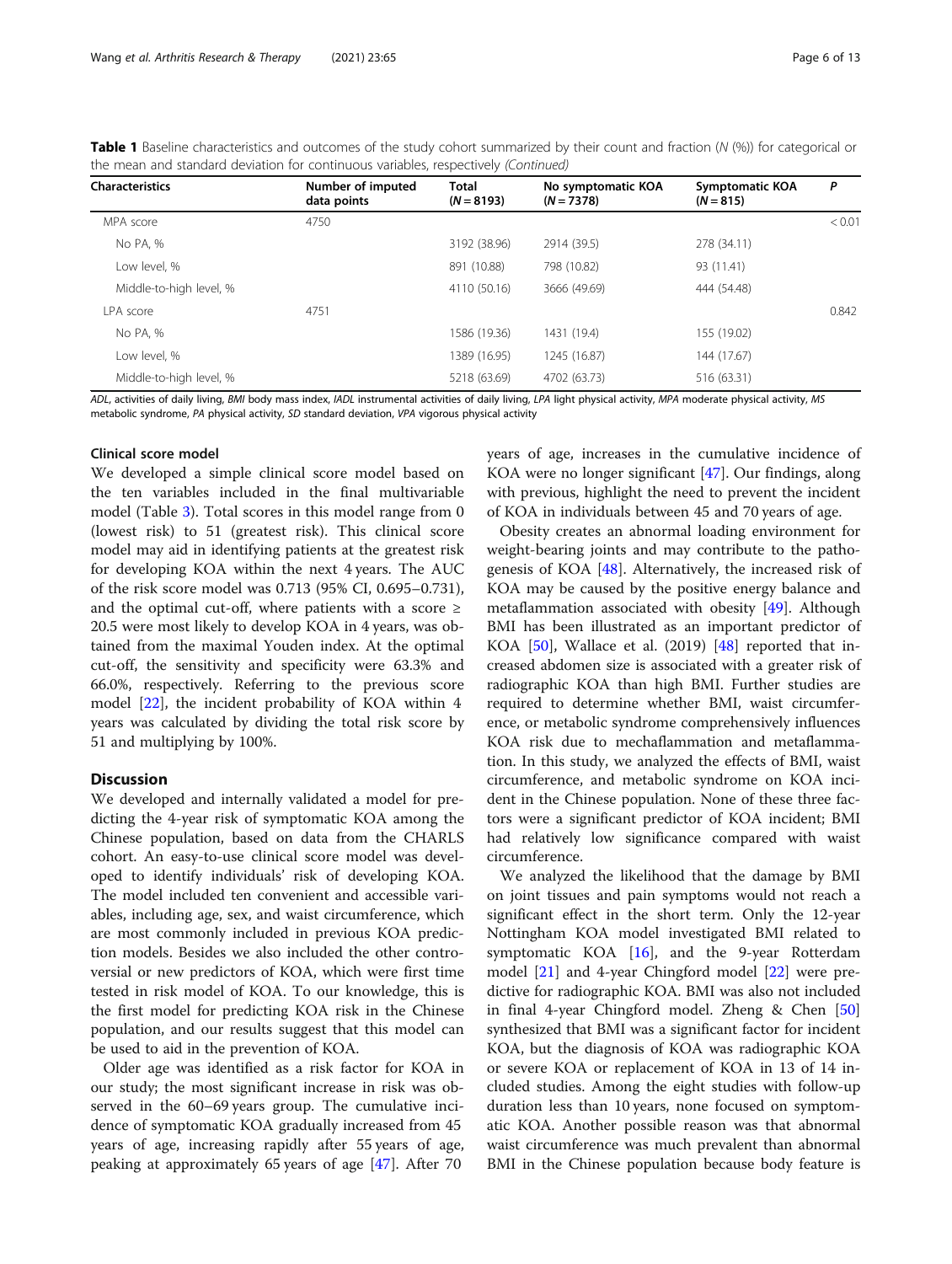<span id="page-6-0"></span>

| <b>Table 2</b> Results of logistic regression models for incident of KOA generated from 8193 participants in CHARLS 2011–2015 |  |  |
|-------------------------------------------------------------------------------------------------------------------------------|--|--|
|                                                                                                                               |  |  |

| <b>Predictors</b>                      | <b>Total N</b> | KOA case n (%) | Univariable OR<br>(95% CI) | Multivariable OR<br>(95% CI) |
|----------------------------------------|----------------|----------------|----------------------------|------------------------------|
| Age (years)                            |                |                |                            |                              |
| $45 - 49$                              | 1616           | 132 (8.17)     | Reference                  | Reference                    |
| $50 - 54$                              | 1241           | 112 (9.02)     | $1.12(0.86 - 1.45)$        | $1.06(0.81 - 1.39)$          |
| $55 - 59$                              | 1773           | 161 (9.08)     | $1.12(0.88 - 1.43)$        | $1.00(0.78 - 1.29)$          |
| $60 - 64$                              | 1477           | 183 (12.39)    | $1.59$ $(1.26 - 2.01)$ **  | $1.38$ $(1.08 - 1.77)$ **    |
| $65 - 69$                              | 989            | 121 (12.23)    | $1.57(1.21 - 2.03)$ **     | $1.31 (1.00 - 1.72)$ **      |
| $\geq 70$                              | 1097           | 106 (9.66)     | $1.20(0.92 - 1.57)$        | $0.95(0.71 - 1.26)$          |
| Sex                                    |                |                |                            |                              |
| Male                                   | 3942           | 278 (7.05)     | Reference                  | Reference                    |
| Female                                 | 4251           | 537 (12.63)    | $1.91 (1.64 - 2.22)$ **    | $1.51 (1.22 - 1.87)$ ***     |
| <b>BMI</b> level                       |                |                |                            |                              |
| Normal weight                          | 318            | 35 (11.01)     | Reference                  |                              |
| Under weight                           | 5198           | 503 (9.68)     | $1.15(0.80 - 1.66)$        |                              |
| Overweight                             | 2201           | 225 (10.22)    | $1.06(0.90 - 1.25)$        |                              |
| Obese                                  | 476            | 52 (10.92)     | $1.14(0.85 - 1.55)$        |                              |
| Waist circumference, cm in male/female |                |                |                            |                              |
| < 85/80                                | 3313           | 307 (9.27)     | Reference                  | Reference                    |
| 85~90/80~85                            | 1414           | 144 (10.18)    | $1.11(0.90 - 1.37)$        | $1.07(0.86 - 1.33)$          |
| 90~95/85~90                            | 1348           | 141 (10.46)    | $1.14(0.93 - 1.41)$        | $1.06(0.85 - 1.33)$          |
| > 95/90                                | 2118           | 223 (10.53)    | $1.15(0.96 - 1.38)$        | $1.06(0.86 - 1.32)$          |
| Residence area                         |                |                |                            |                              |
| Urban                                  | 2787           | 225 (8.07)     | Reference                  | Reference                    |
| Rural                                  | 5406           | 590 (10.91)    | $1.39(1.19 - 1.64)$ **     | $1.24$ $(1.05 - 1.47)^*$     |
| Smoke behavior                         |                |                |                            |                              |
| No smoking                             | 4945           | 571 (11.55)    | Reference                  | Reference                    |
| Ex-smoking                             | 687            | 63 (9.17)      | $0.77$ $(0.59 - 1.02)$     | $0.98(0.71 - 1.35)$          |
| Current smoking                        | 2561           | 181 (7.07)     | $0.58$ (0.49-0.69)**       | $0.85(0.68 - 1.08)$          |
| ADL/IADL difficulty                    |                |                |                            |                              |
| No                                     | 6283           | 496 (7.89)     | Reference                  | Reference                    |
| Yes                                    | 1910           | 319 (16.7)     | $2.34$ (2.01-2.72)**       | $1.49$ (1.26-1.76)***        |
| <b>MS</b>                              |                |                |                            |                              |
| No                                     | 6794           | 672 (9.89)     | Reference                  | Reference                    |
| Yee                                    | 1399           | 143 (10.22)    | $1.13(0.68 - 1.89)$        | $1.03(0.86 - 1.23)$          |
| Hip fracture                           |                |                |                            |                              |
| No                                     | 7941           | 774 (9.75)     | Reference                  | Reference                    |
| Yes                                    | 252            | 41 (16.27)     | $1.80(1.28 - 2.53)$ **     | $1.53$ $(1.07 - 2.20)$ *     |
| Depression                             |                |                |                            |                              |
| No                                     | 6132           | 430 (7.01)     | Reference                  | Reference                    |
| Mild                                   | 1896           | 335 (17.67)    | 2.85 (2.44-3.32)**         | $2.04$ (1.73-2.41)***        |
| Moderate-to-severe                     | 165            | 50 (30.3)      | $5.77$ (4.08-8.15)**       | 3.34 (2.32-4.82)***          |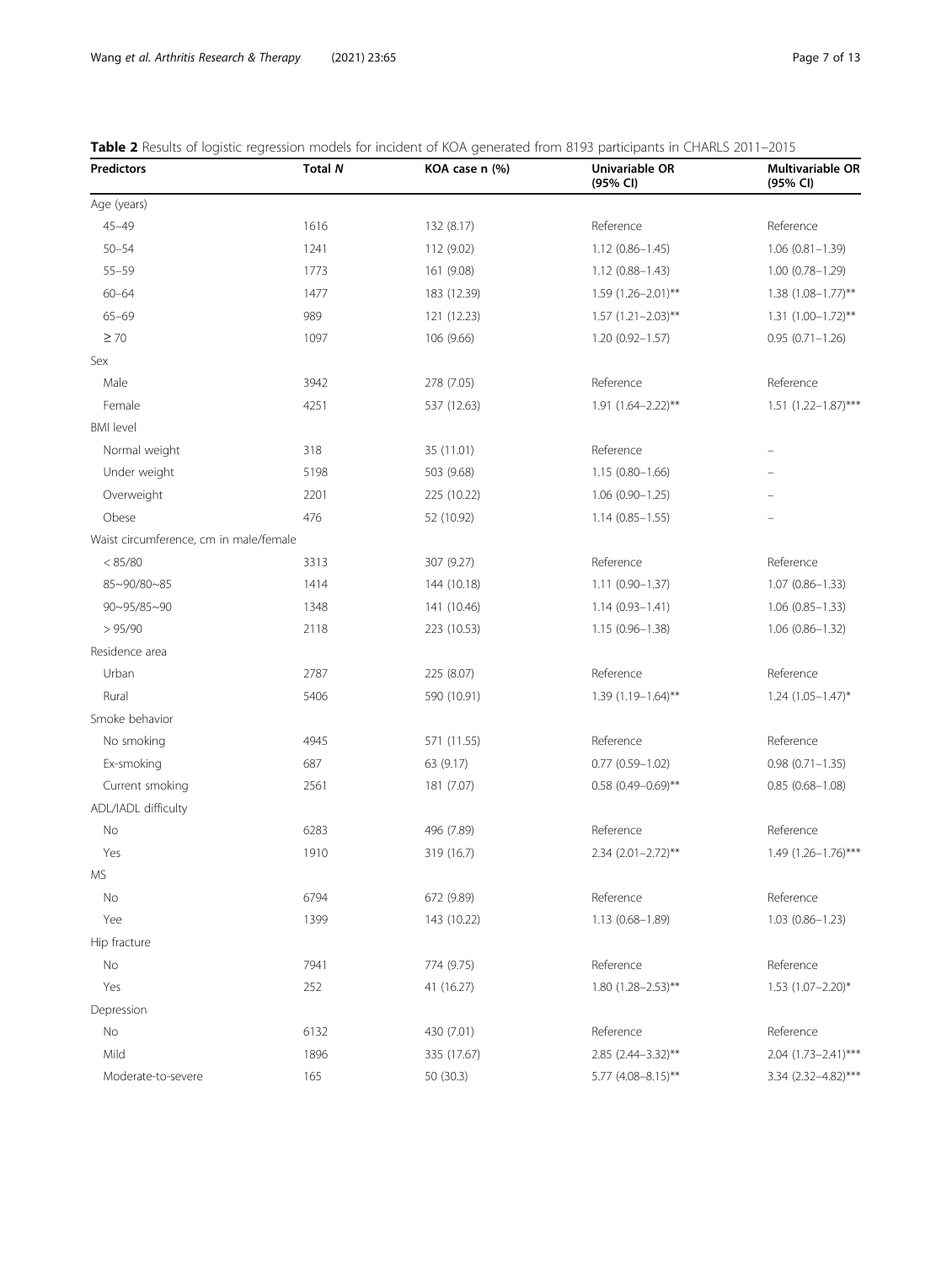| <b>Predictors</b>       | <b>Total N</b> | KOA case n (%) | Univariable OR<br>(95% CI) | <b>Multivariable OR</b><br>(95% CI) |
|-------------------------|----------------|----------------|----------------------------|-------------------------------------|
| Comorbidities           |                |                |                            |                                     |
| None                    | 3778           | 280 (7.41)     | Reference                  | Reference                           |
| $1 - 2$                 | 3659           | 406 (11.1)     | $1.56$ (1.33-1.83)**       | $1.25$ $(1.05-1.48)$ *              |
| $\geq$ 3                | 756            | 129 (17.06)    | $2.57$ (2.05-3.22)**       | $1.54$ (1.19-1.98)**                |
| Health status           |                |                |                            |                                     |
| Very good               | 286            | 8(2.8)         | Reference                  | Reference                           |
| Good                    | 1075           | 38 (3.53)      | 1.27 (0.59-2.769)          | $1.13(0.52 - 2.46)$                 |
| Fair                    | 2752           | 214 (7.78)     | 2.93 (1.43-6.00)**         | $2.21$ (1.07-4.54)*                 |
| Poor                    | 2957           | 350 (11.84)    | 4.67 (2.29-9.50)**         | 2.99 (1.46-6.13)**                  |
| Very poor               | 1120           | 205 (18.3)     | 7.77 (3.79-15.98)**        | $3.67$ (1.76-7.63)***               |
| Physical Activity Score |                |                |                            |                                     |
| VPA score               |                |                |                            |                                     |
| No PA                   | 4942           | 480 (9.71)     | Reference                  | Reference                           |
| Low level               | 590            | 66 (11.19)     | $1.17(0.89 - 1.54)$        | $1.15(0.86 - 1.53)$                 |
| Middle-to-high level    | 2661           | 269 (10.11)    | $1.05(0.89 - 1.22)$        | $1.03(0.87 - 1.22)$                 |
| MPA score               |                |                |                            |                                     |
| No PA                   | 3192           | 278 (8.71)     | Reference                  | Reference                           |
| Low level               | 891            | 93 (10.44)     | $1.22(0.95 - 1.56)$        | $1.35$ $(1.02 - 1.73)^*$            |
| Middle-to-high level    | 4110           | 444 (10.8)     | $1.27$ $(1.08 - 1.49)$ **  | $1.31 (1.10 - 1.56)$ **             |
| LPA score               |                |                |                            |                                     |
| No PA                   | 1586           | 155 (9.77)     | Reference                  |                                     |
| Low level               | 1389           | 144 (10.37)    | $1.07(0.84 - 1.36)$        |                                     |
| Middle-to-high level,   | 5218           | 516 (9.89)     | $1.01(0.84 - 1.22)$        |                                     |

| Table 2 Results of logistic regression models for incident of KOA generated from 8193 participants in CHARLS 2011-2015 |  |  |
|------------------------------------------------------------------------------------------------------------------------|--|--|
| (Continued)                                                                                                            |  |  |

\*P ≤ 0.05, \*\*P ≤ 0.01, \*\*\*P < 0.001; ADL activities of daily living, BMI body mass index, 95% CI 95% confidence interval, IADL instrumental activities of daily living, LPA light physical activity, MPA moderate physical activity, MS metabolic syndrome, OR odds ratio, PA physical activity, VPA vigorous physical activity

prone to be small in the Asian race compared with the European or American population [[51](#page-12-0)], thus waist circumference was much significant with incident KOA than BMI in this study. The results imply that the sensitivity of index of obesity might vary with race when evaluating the risk of KOA. Additional studies focusing on risk model of KOA are required to verify the significance of BMI with the incident of symptomatic KOA in Chinese population and other ethnic populations.

Another conventional risk factor for KOA was physical activity. In the present study, no significant association was observed between VPA/light physical activity (LPA) and the incident of KOA; however, MPA positively predicted the incident of KOA. The reported associations between physical activity and the incident of KOA were inconsistent, resulting from a variation in assessment methods, activity categories, or populations. Felson et al. [[28\]](#page-11-0) reported walking and other recreational activities did not increase the risk of OA in older adults. Results from the Chingford cohort demonstrated that physical activities related to work and sports increase the risk of

osteophytes, while walking decreases the risk of osteophytes in middle-aged women [\[52](#page-12-0)]; however, all effects were not statistically significant. Findings from the Framingham Heart Study [[53\]](#page-12-0) indicate that performing over 2 h/day would increase risk symptomatic KOA (OR, 5.3; 95% CI, 1.2–24) and the association was also significant for radiographic KOA (OR, 1.3 per hour; 95% CI, 1.1– 1.6), while the effects of MPA and LPA were insignificant. Given the discrepancy between studies, additional studies should aim to verify the influence of different types of physical activity on the risk of KOA. Such studies should seek to determine the most appropriate type, duration, frequency, and intensity of physical activity for preventing KOA in different populations.

In our model, health-related variables are addressed and our findings provide evidence that these variables contribute essential values to the prediction of symptomatic KOA. Depressive symptoms, comorbidities, and history of hip fracture are psychologically and physiologically objective factors related to KOA. Self-rated health and difficulty with ADL/IADLs were mainly subjective,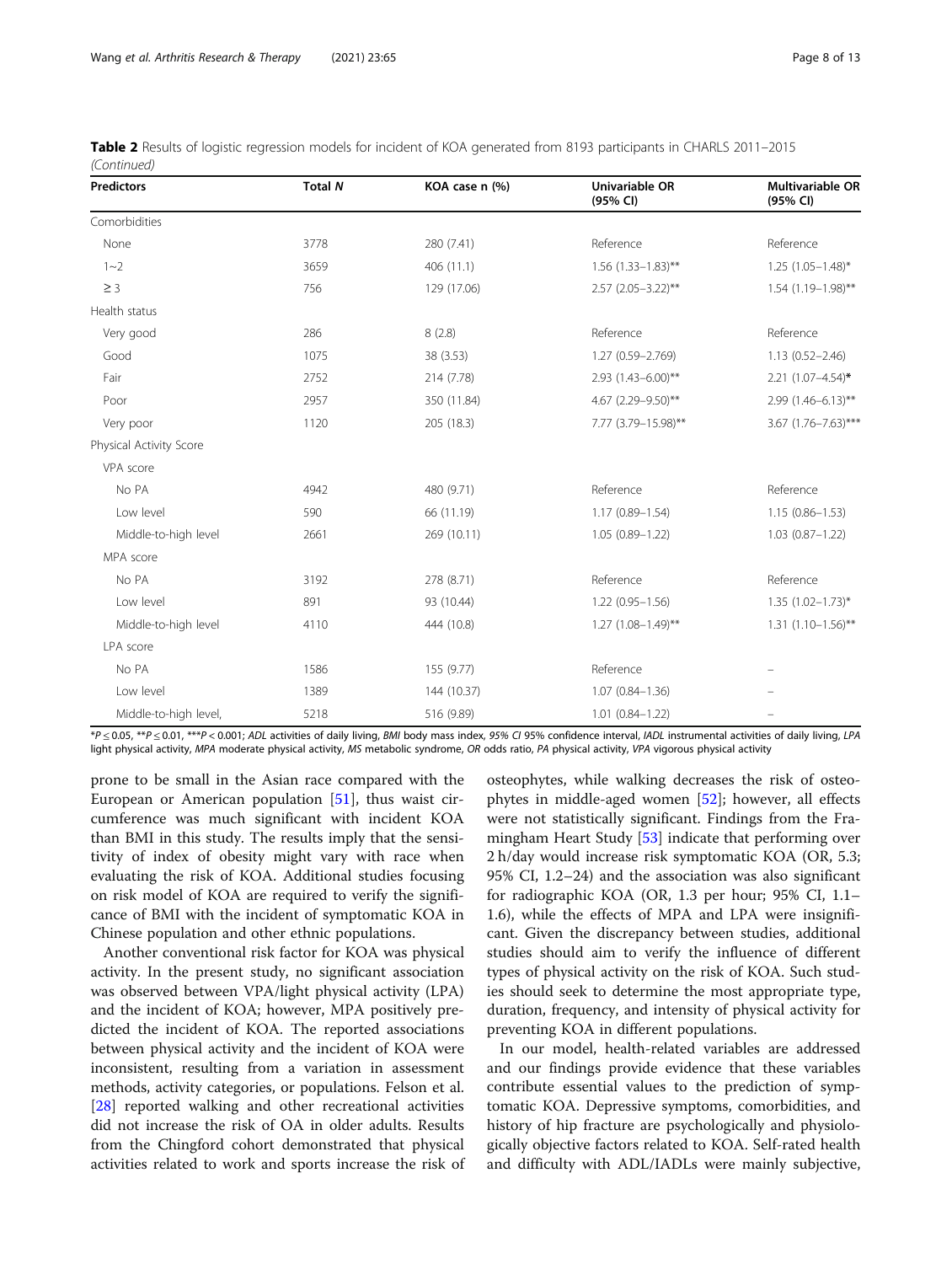<span id="page-8-0"></span>

which was reflected in the patient's knowledge and ability to cope with disease.

Patients with KOA are prone to be comorbid with depression and other chronic comorbidities, and chronic diseases often exhibit interactions with comorbidities in complex ways [\[54\]](#page-12-0). Hence, previous studies have assumed that there may be a potential effect of depression and chronic comorbidities on incident of KOA. Seavey et al. [[34](#page-11-0)] indicated that depressive symptoms represented a risk factor for arthritis incident (OR, 1.72; 95% CI, 1.27–2.35). Jinks et al. [\[55](#page-12-0)] also reported that depression was a significant predictor of knee pain (OR,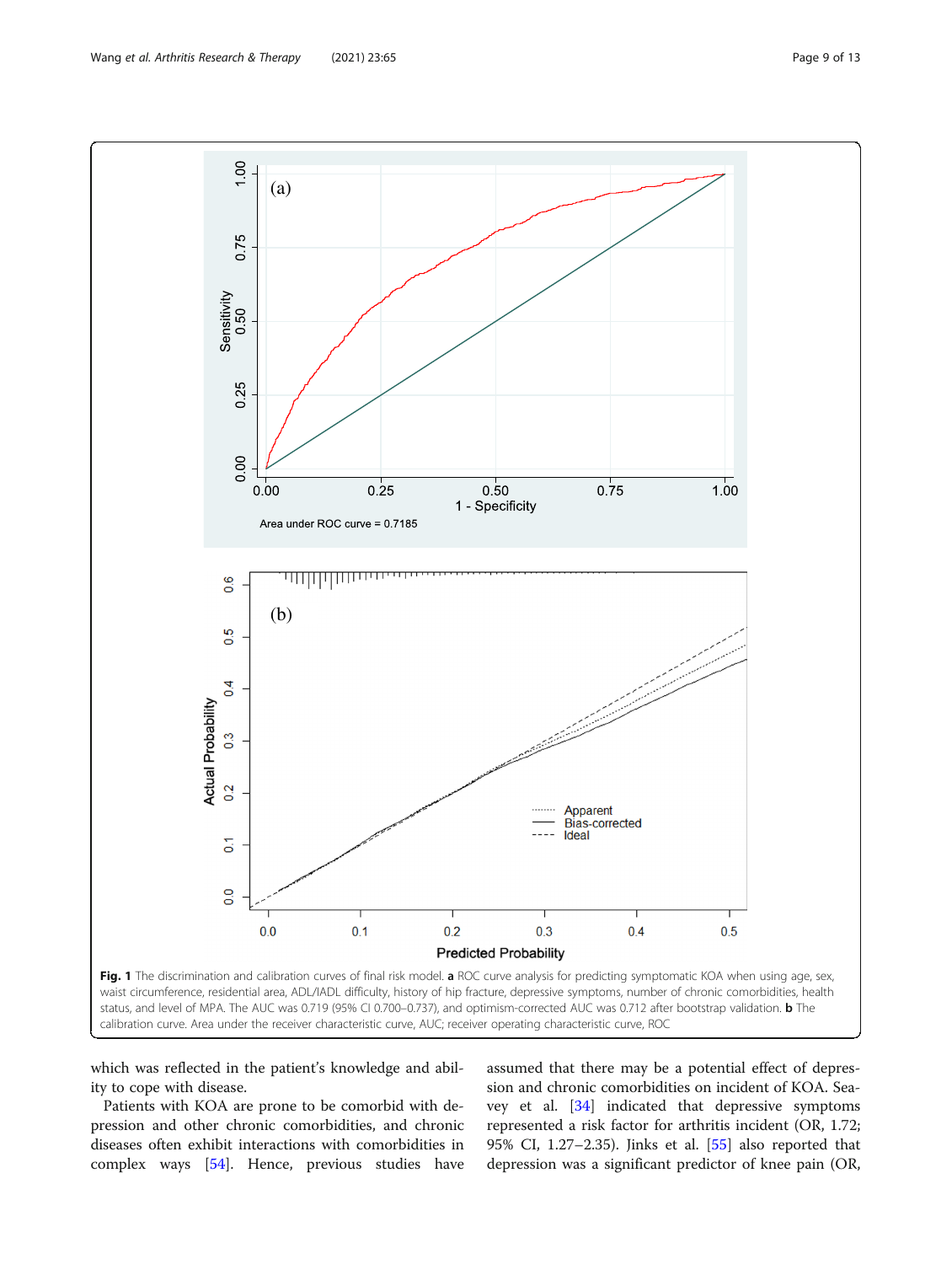| <b>Predictors</b>                      | Risk score     | <b>Predictors</b>    | Risk score   |
|----------------------------------------|----------------|----------------------|--------------|
| Age (years)                            |                | Depression           |              |
| $45 - 49$                              | $\circ$        | No                   | $\circ$      |
| $50 - 59$                              | $\mathbf{1}$   | Mild                 | 7            |
| $60 - 69$                              | 3              | Moderate-to-severe   | 12           |
| $\geq 70$                              | $\mathbf{0}$   | Comorbidities        |              |
| Sex                                    |                | None                 | $\mathbf 0$  |
| Male                                   | $\mathbf 0$    | $1 \sim 2$           | 2            |
| Female                                 | 5              | $\geq$ 3             | 4            |
| Waist circumference, cm in male/female |                | Health Status        |              |
| < 85/80                                | $\circ$        | Very good            | $\circ$      |
| $\geq 85/80$                           | $\overline{1}$ | Good                 | 1            |
| Residence Area                         |                | Fair                 | 8            |
| Urban                                  | $\circ$        | Poor                 | 11           |
| Rural                                  | $\overline{2}$ | Very poor            | 13           |
| ADLs/IADLs difficulty                  |                | MPA score            |              |
| No                                     | $\mathbf{0}$   | No PA                | $\mathbf{0}$ |
| Yes                                    | $\overline{4}$ | Low level            | 3            |
| Hip fracture                           |                | Middle-to-high level | 3            |
| No                                     | $\overline{0}$ |                      |              |
| Yes                                    | $\overline{4}$ |                      |              |

<span id="page-9-0"></span>Table 3 Risk score model of KOA incident prediction

Total score of 0 indicates lowest risk and score of 51 indicates greatest risk

A cut-off of 20.5 was identified, which meant patients with a 20.5 or more total risk scores were at the greatest risk to develop symptomatic KOA in 4 years

The incident probability of KOA within 4 years was calculated by the total risk score divided by 51 and multiplied by 100%

MPA moderate physical activity, AD activities of daily living, IADL instrumental activities of daily living

1.4;  $95\%$  CI,  $1.1-1.8$ ), where pain is the dominant physical symptom among patients with symptomatic KOA. Our study is the first model involving depression as predictor in a prediction model of symptomatic KOA. Patients with mild or moderate-to-severe depression were two or three times more likely to develop KOA than those without depression. Although a bidirectional causal association has rarely been illustrated either between arthritis and depression or between any other chronic disease and depression, targeted strategies for addressing depressive symptoms may therefore aid in reducing the incident of KOA. We also assessed relationships for 12 main types of comorbidities with incident of KOA. KOA and comorbidities may accelerate the progression of one another [\[24\]](#page-11-0). Results showed that patients with comorbidities had a significantly increased risk of developing KOA within 4 years. This addressed the effect of comorbidities in developing KOA in the Chinese population; this might have some value for developing prediction model of KOA in other ethnic groups.

Related studies [\[56](#page-12-0), [57](#page-12-0)] have demonstrated that rheumatoid arthritis increases the risk of hip fracture due to bone loss induced by chronic inflammation, use

of glucocorticoids, and physical inactivity. However, rare studies indicated the association between hip fracture and KOA incident. Given that the knee and hip joints are the two most important weight-bearing joints, we sought to determine whether a history of hip fracture increases the risk of developing KOA. Our findings indicated that a history of hip fracture was associated with a 53% increase in the risk of KOA. Identifying the potential mechanisms underlying this association should be helpful for development of risk model in further studies.

Patient-reported outcome (PRO) has been emphasized in multiple studies because PROs may capture important disease-related information prior to the onset of clinical signs or pathophysiological changes [[58\]](#page-12-0). Silverwood et al. [[24\]](#page-11-0) noted that poor self-rated health status was a potential risk factor for KOA in an earlier study, although the association was insignificant. Our model showed that the likelihood of developing KOA increased as health status worsened and impairments in ADLs/ IADLs. Self-rated health status and assessments of difficulty with ADLs/IADLs could be significant predictors for incident of symptomatic KOA. Self-ratings of health status comprehensively reflect one's physical and psychological function, as well as one's knowledge and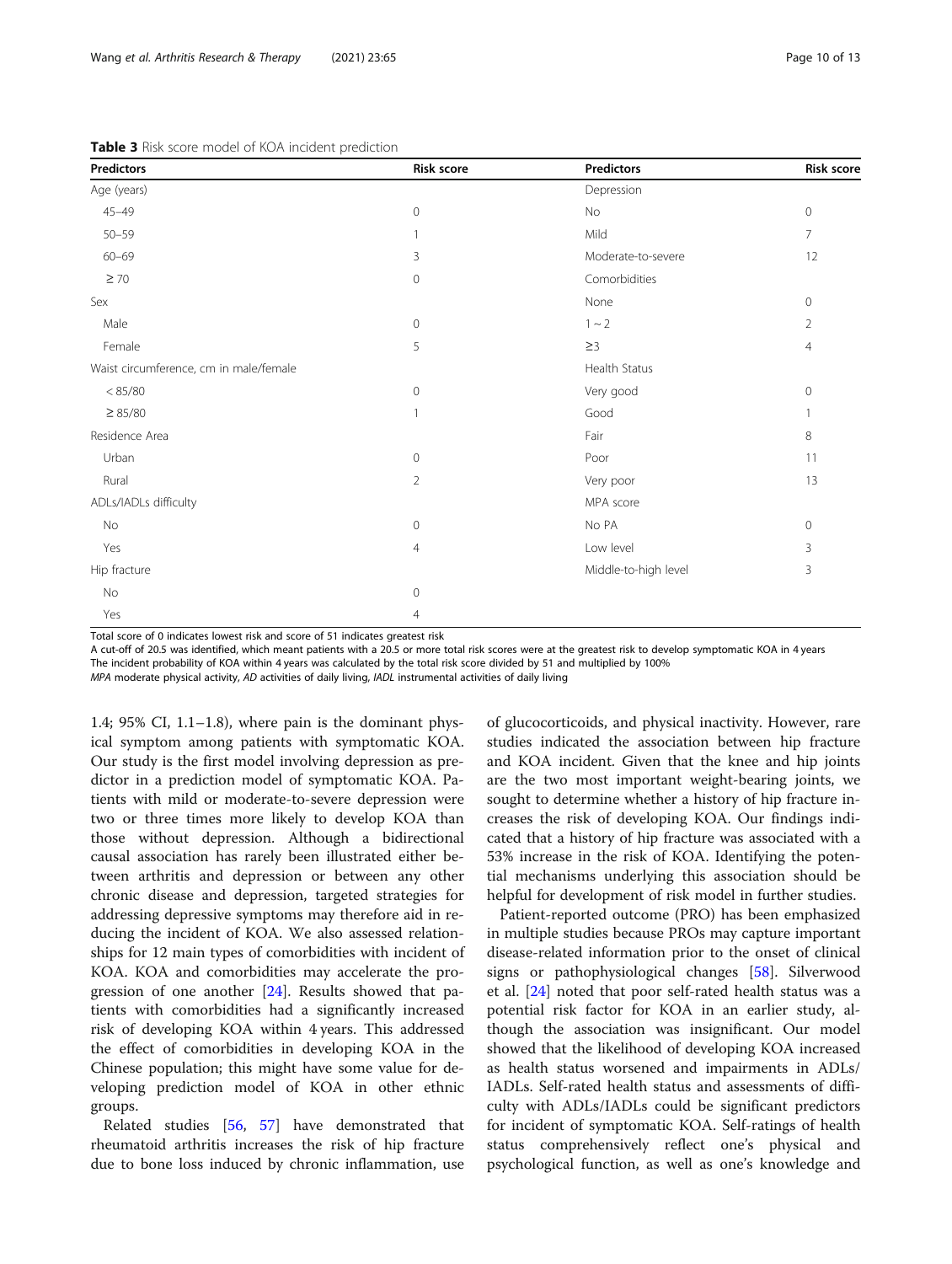<span id="page-10-0"></span>ability to cope with diseases and self-efficiency. Most of the existing potential risk factors were pooled from epidemiological analyses or clinicians' experience. Our findings highlight the need to consider the patient's perspective, as this may aid in furthering our understanding of KOA while reducing the incidence of the disease. Symptomatic KOA progressively decreases selfcare ability, causing knee pain or stiffness. Our results implied that impairments in ADLs/IADLs prior to KOA onset may represent a predictive signal for KOA. Hence, preventive interventions may be useful in reducing the incident of KOA in those who have difficulty with ADL/ IADL. Improving ADLs/IADLs might become a new interventional target to prevent KOA.

Preventing KOA or other chronic disease in rural area is the biggest challenge in China because of large population [[36\]](#page-11-0). Our model included resident area as one predictor for KOA aiming to improve the prevention of KOA in rural population. Factors related to the high prevalence in rural areas may be multiple, including limited access to knowledge regarding the prevention of KOA and other chronic diseases, a lack of economic resources for timely treatment of chronic diseases, poor ability to manage one's health, and earlier impairments in physical function due to strenuous farm work. We hope that our results could promote policies and resources directed toward preventing KOA in Chinese rural areas in future.

We developed an easy-to-use clinical score model to identify risk of symptomatic KOA within 4 years and to identify individuals at high risk. This model involved ten commonly available variables. This simple model involved ten commonly available variables, the assessment of variables, and the calculation of risk score, which are both easily understood and handled in practice. Clinicians or the patients themselves could use this tool to assess the risk of KOA in 4-year term. While the score model showed a good performance in assessing risk of KOA (AUC = 0.713; 95% CI 0.695–0.731), the ability to identify individuals at high risk was moderate using a − 20.5 cut-off. Hence, this model should be improved and adjusted when applied in other populations. Adding other clinical biomarkers would provide further insight.

Limitations of the study include the incomplete data, though which was handed using the imputation method and a bootstrap strategy, may have biased our findings, especially the physical activity with a high percentage missing. Second, while new variables included in the study were significantly associated with the incident of KOA, further studies are required to elucidate the mechanisms underlying these associations. Lastly, our model was internally validated; therefore, external validation in other Chinese populations and different ethnic groups remains necessary.

# Conclusion

In the present study, we developed the first model for predicting the 4-year risk of developing symptomatic KOA in China, using longitudinal cohort. Our simple score model may aid in the early identification of individuals at the greatest risk of developing KOA within 4 years in clinical practice or community setting. Such early identification may allow for improved patient education and modification of certain risk factors, which may in turn decrease rates of KOA incident.

#### Supplementary Information

Supplementary information accompanies this paper at [https://doi.org/10.](https://doi.org/10.1186/s13075-021-02447-5) [1186/s13075-021-02447-5](https://doi.org/10.1186/s13075-021-02447-5).

Additional file 1: Supplementary Box 1. Potential predictors and methods of measurement.

Additional file 2: Supplementary Figure 1. Flowchart of study participants.

Additional file 3: Supplementary Table 1. Baseline characteristic in excluded participants and included participants.

Additional file 4: Supplementary Table 2. Multiple Testing Results of Logistic Regression Models.

#### Abbreviations

ADLs: Activities of daily living; AIC: Akaike information criterion; AUC: Area under the receiver operating characteristic curve; BMI: Body mass index; CESD: Center for Epidemiologic Studies Depression Scale; CHARLS: China Health and Retirement Longitudinal Study; CI: Confidence intervals; IADLs: Instrumental activities of daily living; KOA: Knee osteoarthritis; LPA: Light physical activity; MPA: Moderate physical activity; MS: Metabolic syndrome; OR: Odds ratio; PA: Physical activity; PRO: Patient-reported outcome; SD: Standard deviation; TRIPOD: Transparent Reporting of a Multivariable Prediction Model for Individual Prognosis or Diagnosis; VPA: Vigorous physical activity

#### Acknowledgements

We thank the China Health and Retirement Longitudinal Study (CHARLS) team for providing nationally representative data.

#### Authors' contributions

All authors were involved in revising the article, and all authors approved the final version to be published. Study conception and design: LMW and SMS. Data analysis and interpretation: LMW, HL, HBC, SDJ, and MQW. Draft of the manuscript: LMW, HL, and SMS.

#### Funding

This work was supported by the National Natural Science Foundation of China (no. 81972158).

#### Availability of data and materials

The datasets used and analyzed during the current study are available from the corresponding author on reasonable request.

#### Ethics approval and consent to participate

The Medical Ethics Board Committee of Peking University granted the study an exemption from review.

#### Consent for publication

Not applicable.

#### Competing interests

The authors declare no competing interests.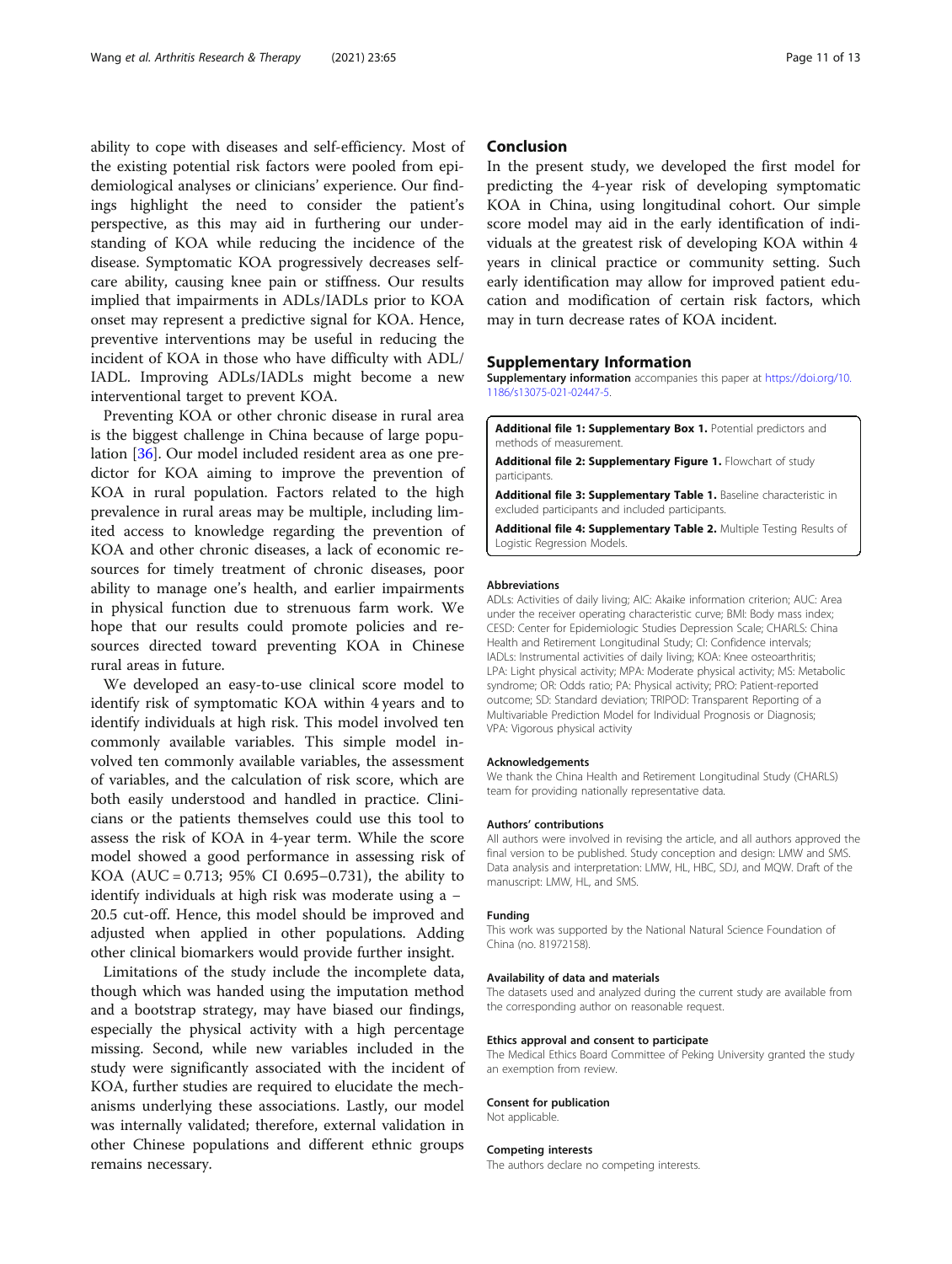# <span id="page-11-0"></span>Author details

<sup>1</sup>School of Nursing, Peking University, 38 Xueyuan Road, Haidian District, Beijing 100191, China. <sup>2</sup>School of Public Health, Peking University, 38 Xueyuan Road, Haidian District, Beijing 100191, China.

# Received: 29 September 2020 Accepted: 11 February 2021 Published online: 26 February 2021

#### References

- 1. Prieto-Alhambra D, Judge A, Javaid MK, Cooper C, Diez-Perez A, Arden NK. Incidence and risk factors for clinically diagnosed knee, hip and hand osteoarthritis: influences of age, gender and osteoarthritis affecting other joints. Ann Rheum Dis. 2014;73(9):1659–64.
- 2. Hunter DJ, Schofield D, Callander E. The individual and socioeconomic impact of osteoarthritis. Nat Rev Rheumatol. 2014;10(7):437–41.
- 3. Cho HJ, Morey V, Kang JY, Kim KW, Kim TK. Prevalence and risk factors of spine, shoulder, hand, hip, and knee osteoarthritis in communitydwelling Koreans older than age 65 years. Clin Orthop Relat Res. 2015; 473(10):3307–14.
- 4. Lawrence RC, Felson DT, Helmick CG, Arnold LM, Choi H, Deyo RA, et al. Estimates of the prevalence of arthritis and other rheumatic conditions in the United States. Arthritis Rheum. 2008;58(1):26–35.
- 5. Nguyen U, Zhang YQ, Zhu YY, Niu JB, Zhang B, Felson DT. Increasing prevalence of knee pain and symptomatic knee osteoarthritis: survey and cohort data. Ann Intern Med. 2011;155(11):725–U135.
- 6. Postler A, Luque Ramos A, Goronzy J, Günther K-P, Lange T, Schmitt J, et al. Prevalence and treatment of hip and knee osteoarthritis in people aged 60 years or older in Germany: an analysis based on health insurance claims data. Clin Interv Aging. 2018;13:2339–49.
- Guillemin F, Rat AC, Mazieres B, Pouchot J, Fautrel B, Euller-Ziegler L, et al. Prevalence of symptomatic hip and knee osteoarthritis: a two-phase population-based survey. Osteoarthr Cartil. 2011;19(11):1314–22.
- 8. Deshpande BR, Katz JN, Solomon DH, Yelin EH, Hunter DJ, Messier SP, et al. The number of persons with symptomatic knee osteoarthritis in the United States: impact of race/ethnicity, age, sex, and obesity. Arthritis Care Res. 2016;68(12):1743–50.
- WANG L, CHEN H, Lu H, Yue W, Shang S. Research progress on disease burden and disease risk models of knee osteoarthritis. Chin Nurs Res. 2020; 34(20):3642–6.
- 10. ZENG X, Qi J, Yin P, Wang L, Liu Y, Liu J, et al. 1990 to 2016 disease burden in China and administrative regions. Chin Circ J. 2018;33(12):1147–58.
- 11. Radnaabaatar M, Kim Y-E, Go D-S, Jung Y, Yoon S-J. Burden of disease in coastal areas of South Korea: an assessment using health insurance claim data. Int J Environ Res Public Health. 2019;16(17):3044.
- 12. Kiadaliri AA, Lohmander LS, Moradi-Lakeh M, Petersson IF, Englund M. High and rising burden of hip and knee osteoarthritis in the Nordic region, 1990– 2015: findings from the global burden of disease study 2015. Acta Orthop. 2018;89(2):177–83.
- 13. GBD 2017 Disease and Injury Incidence and Prevalence Collaborators. Global, regional, and national incidence, prevalence, and years lived with disability for 354 diseases and injuries for 195 countries and territories, 1990–2017: a systematic analysis for the Global Burden of Disease Study 2017. Lancet (London, England). 2018;392(10159):1789–858.
- 14. Abbott JH, Usiskin IM, Wilson R, Hansen P, Losina E. The quality-of-life burden of knee osteoarthritis in New Zealand adults: a model-based evaluation. PLoS One. 2017;12(10):e0185676.
- 15. Lee Y-h, Bang H, Kim DJ. How to establish clinical prediction models. Endocrinol Metab (Seoul). 2016;31(1):38–44.
- 16. Zhang W, McWilliams DF, Ingham SL, Doherty SA, Muthuri S, Muir KR, et al. Nottingham knee osteoarthritis risk prediction models. Ann Rheum Dis. 2011;70(9):1599–604.
- 17. Michl GL, Katz JN, Losina E. Risk and risk perception of knee osteoarthritis in the US: a population-based study. Osteoarthr Cartil. 2016;24(4):593–6.
- 18. Valdes AM, Doherty M, Spector TD. The additive effect of individual genes in predicting risk of knee osteoarthritis. Ann Rheum Dis. 2008;67(1):124–7.
- 19. Takahashi H, Nakajima M, Ozaki K, Tanaka T, Kamatani N, Ikegawa S. Prediction model for knee osteoarthritis based on genetic and clinical information. Arthritis Res Ther. 2010;12(5):R187–R.
- 20. Blanco FJ, Möller I, Romera M, Rozadilla A, Sánchez-Lázaro JA, Rodríguez A, et al. Improved prediction of knee osteoarthritis progression by genetic

polymorphisms: the Arthrotest Study. Rheumatology (Oxford, England). 2015;54(7):1236–43.

- 21. Kerkhof HJM, Bierma-Zeinstra SMA, Arden NK, Metrustry S, Castano-Betancourt M, Hart DJ, et al. Prediction model for knee osteoarthritis incidence, including clinical, genetic and biochemical risk factors. Ann Rheum Dis. 2014;73(12):2116–21.
- 22. Garriga C, Sanchez-Santos MT, Judge A, Hart D, Spector T, Cooper C, et al. Predicting incident radiographic knee osteoarthritis in middle-aged women within 4 years: the importance of knee-level prognostic factors. Arthritis Care Res (Hoboken). 2020;72(1):88-97.
- 23. Jiang WH, Wang JY, Shen XF, Lu WL, Wang Y, Li W, et al. Establishment and validation of a risk prediction model for early diabetic kidney disease based on a systematic review and meta-analysis of 20 cohorts. Diabetes Care. 2020;43(4):925–33.
- 24. Silverwood V, Blagojevic-Bucknall M, Jinks C, Jordan JL, Protheroe J, Jordan KP. Current evidence on risk factors for knee osteoarthritis in older adults: a systematic review and meta-analysis. Osteoarthr Cartil. 2015;23(4):507–15.
- 25. Glyn-Jones S, Palmer AJR, Agricola R, Price AJ, Vincent TL, Weinans H, et al. Osteoarthritis. Lancet (British edition). 2015;386(9991):376–87.
- 26. Kong L, Wang L, Meng F, Cao J, Shen Y. Association between smoking and risk of knee osteoarthritis: a systematic review and meta-analysis. Osteoarthr Cartil. 2017;25(6):809–16.
- 27. Hui M, Doherty M, Zhang W. Does smoking protect against osteoarthritis? Meta-analysis of observational studies. Ann Rheum Dis. 2011;70(7):1231–7.
- 28. Felson DT, Niu J, Clancy M, Sack B, Aliabadi P, Zhang Y. Effect of recreational physical activities on the development of knee osteoarthritis in older adults of different weights: the Framingham study. Arthritis Care Res. 2007;57(1):6–12.
- 29. Regnaux J-P, Regnaux J-P, Lefevre-Colau M-M, Lefevre-Colau M-M, Trinquart L, Trinquart L, et al. High-intensity versus low-intensity physical activity or exercise in people with hip or knee osteoarthritis. Cochrane Database Syst Rev. 2015;10(10):CD010203.
- 30. Courties A, Sellam J, Berenbaum F. Metabolic syndrome-associated osteoarthritis. Curr Opin Rheumatol. 2017;29(2):214–22.
- 31. Li S, Felson DT. What is the evidence to support the association between metabolic syndrome and osteoarthritis? A systematic review. Arthritis Care Res (2010). 2019;71(7):875–84.
- 32. Maddah S, Mahdizadeh J. Association of metabolic syndrome and its components with knee osteoarthritis. Acta Med Iran. 2015;53(12):743–8.
- 33. Gill SV, Hicks GE, Zhang Y, Niu J, Apovian CM, White DK. The association of waist circumference with walking difficulty among adults with or at risk of knee osteoarthritis: the osteoarthritis initiative. Osteoarthr Cartil. 2017;25(1):60–6.
- Seavey WG, Kurata JH, Cohen RD. Risk factors for incident self-reported arthritis in a 20 year followup of the Alameda County study cohort. J Rheumatol. 2003;30(10):2103–11.
- 35. Zhao Y, Hu Y, Smith JP, Strauss J, Yang G. Cohort profile: the China Health and Retirement Longitudinal Study (CHARLS); 2014.
- 36. Tang X, Wang S, Zhan S, Niu J, Tao K, Zhang Y, et al. The prevalence of symptomatic knee osteoarthritis in China: results from the China Health and Retirement Longitudinal Study. Arthritis Rheumatol (Hoboken, NJ). 2016; 68(3):648–53.
- 37. Chen C, Lu FC, Department of Disease Control Ministry of Health PRC. The guidelines for prevention and control of overweight and obesity in Chinese adults. Biomed Environ Sci. 2004;17:1–36.
- 38. MacInnis RJ, English DR, Hopper JL, Haydon AM, Gertig DM, Giles GG. Body size and composition and colon cancer risk in men. Cancer Epidemiol Biomark Prev. 2004;13(4):553–9.
- 39. Metabolic Syndrome Research Group of Chinese Medical Association. Suggestions on metabolic syndrome from Chinese Diabetes Society. Chin J Diabetes Mellitus. 2004;12(03):5–10.
- 40. Cheng S-T, Chan ACM. The Center for Epidemiologic Studies Depression Scale in older Chinese: thresholds for long and short forms. Int J Geriatr Psychiatry. 2005;20(5):465–70.
- 41. Katz S, Ford AB, Moskowitz RW, Jackson BA, Jaffe MW. Studies of illness in the aged. The index of ADL: a standardized measure of biological and psychosocial function. JAMA. 1963;185:914–9.
- 42. Lawton MP, Lawton MP, Brody EM, Brody EM. Assessment of older people: self-maintaining and instrumental activities of daily living. Gerontologist. 1969;9(3):179–86.
- 43. Schafer JL. Multiple imputation: a primer. Stat Methods Med Res. 2016; 8(1):3–15.